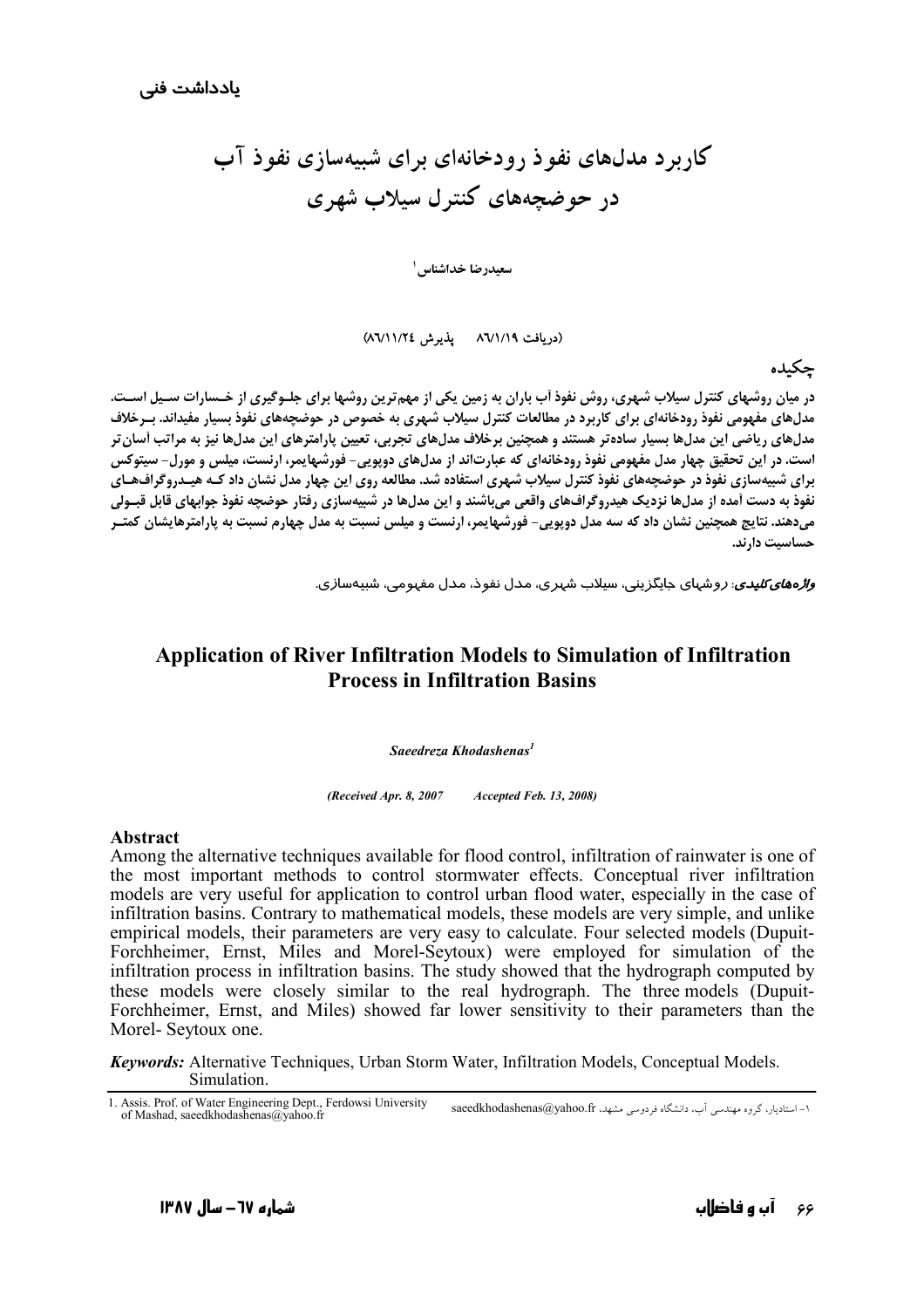۱ – مقدمه

سیلابها هـر سـاله خـسارات بـسیار زیـادی بـه منـاطق شـهری وارد می آورند. از آنجایی که پوشش زمین و پشت بامها در مناطق شـهری اغلب نفوذ نايذيرند، زمان تمركز سيلاب بـه شـدت كـاهش يافتـه و حجم سیلاب افزایش می یابد. روشهای کلاسیک که بیشتر مبتنی بـر استفاده از شبکههای جمع آوری آب سطحی میباشند ممکن است تـا حدودي مشكل مناطق بالادست شهري را حـل نماينـد ولـي باعـث سيلابي شدن مناطق پايين دست (كه معمولاً شبكه آنجا قديمي تـر و با ابعاد کمتر است) مبی شوند و از طرفبی گسترش شهر بـه سـمت بالادست بايد همراه با ترميم و تغيير ابعـاد شـبكههـاي پـايين دسـت باشد که انجام آن بسیار گران تمام خواهد شد.

در روشهای نوین کنترل سیلابهای شهری، سعی بـر نگاهداشـت سیلاب بدون تأثیر گذاری مخرب آن است و نه دفع سـریع آن. ایـن روشها که به روشهای جایگزینی <sup>۱</sup> موسوماند با استفاده از نگهـداری، ذخیره و نفوذ آب به زمین، تیا حید زیبادی هزینبه کنتیرل سیلاب شهری راکاهش میدهند. در ایـن روشـها عـلاوه بـر تغذیـه آبهـای ز برزمینی، صدمات به مناطق پایین دست کاهش می باید. با توجه ب نوع عملکرد، روش کنترل سیلاب می تواند ذخیره یا نفوذ و یا هر دو باشد. در طراحی و ساخت روشـهای جـایگزینی نیـاز بـه اسـتفاده از مدلهای نفوذ میباشد. انتخاب یک مدل نفوذ که ضمن داشتن دقت قابل قبول، نیاز به دادههای اولیه کـم و قابـل دسترسـی داشـته باشـد حائز اهميت است.

هدف این تحقیق بررسی نوعی از مدلهای نفوذ است کـه بـرای تعیین نفوذ در رودخانهها استفاده میشوند و همچنین دقت ایـن مدلها در شبیهسازی روند نفوذ در حوضچههای نفوذ مـورد بررسـی قـرار مـیگیـرد. مـدلهـای مـورد اسـتفاده (مـدلهـای دوپـویی<sup>۲</sup> فورشــهايمر"، ارنــست أ، مــيلس ° و مــورل- ســيتوكس أ) از نــوع



٢- روش تحقيق میزان نفوذ آب از یک رودخانه بـا اسـتفاده از رابطـه زیـر بـه دسـت می آید  $Q = \frac{I_s}{K} \times K \times W_s$  $(1)$ که در آن:

دبي نفوذ در واحد طول رودخانه (m3/s/m)، په سرعت نفـوذ  $\rm I_s$  .(m3/s/m) آب (m/s). K ضریب نفوذیبذیری خیاک بستر رودخانیه در حالت اشــباع (m/s) و W<sub>s</sub> عــرض ســطح آب (m) اســت. پــارامتر  $\frac{I_s}{K}$  بــا استفاده از مدلهای مختلف به صورت زیر تعیین می شود.

۲-۱-مدل دوپویی -فورشهایمر و مدل ارنست

در مدلهای دوپویی– فورشهایمر و ارنست پارامتر  $\frac{1_s}{\rm K}$  بـا توجـه بـه یارامترهای نشان داده شده در شکل ۱ به ترتیب از روابط ۲ و ۳ بـه دست می آید [۱]

$$
\frac{I_{S}}{K} = \frac{2D_{W}}{W_{S}} \frac{H_{W} + D_{i} - 0.5D_{W}}{1 - 0.25(W_{b} + W_{S})}
$$
(1)  

$$
\frac{I_{S}}{K} = \frac{\frac{D_{W}}{W_{S}}}{\frac{1}{2(D_{i} + H_{W} - 0.5D_{W})} + \frac{D_{W}}{1} + \frac{1}{\pi} \ln \frac{4(D_{i} + H_{W})}{\pi W_{S}}}
$$
(1)

Miles

 $<sup>6</sup>$  Morel -Seytoux</sup>

Conceptual Models

Empirical Models



Alternative Techniques

شکل ۱- شمای مورد استفاده در مدل های دویویی- فورشهایمر و ارنست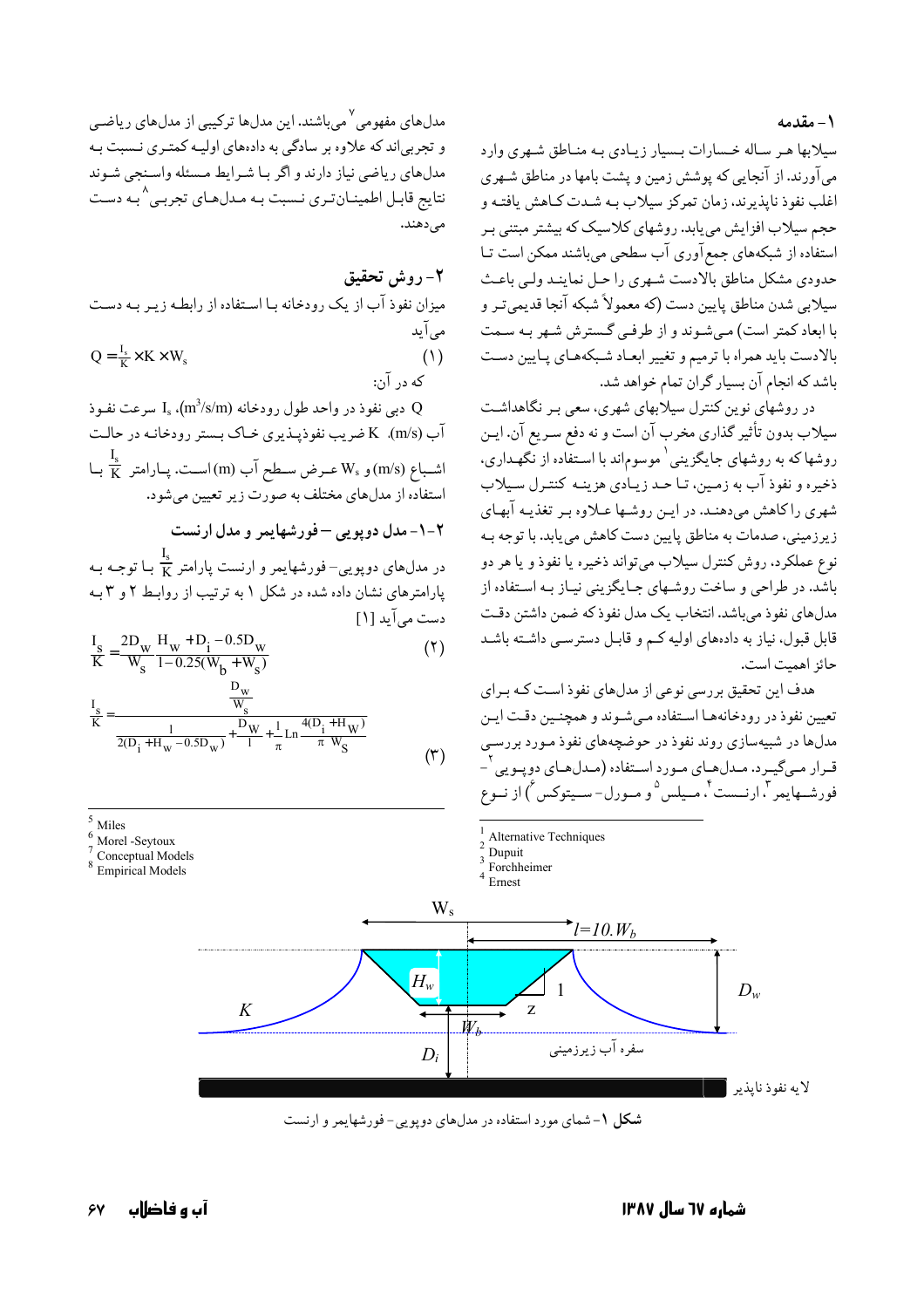$$
C_{d} = \frac{W_{p} + 2}{10W_{p} + 1}
$$
 (A)

$$
C_{d} = \frac{5[0.25(W_{s} + W_{b}) + H_{w}]}{D_{i} + H_{w}}
$$
\n(9)

نویسنده برای بررسی صحت مدلها از نتایج آزمایشهای يک حوضچه نفـوذ در شـهر ونـسيو فرانـسه بـه عنـوان مـدل نمونـه <sup>۱</sup> استفاده شد. این جو ضیعه آب ماران جو ضبه آیریزی در حیدود ۳۰۰ هکتار را دریافت میکند. شکل ۳ شـمایی سـاده از ایـن حوضـچه را نشان می،دهد. دو قسمت اصلی این تأسیسات عبارتاند از حوضیچه نگهداري تهنشيني و حوضچه نفوذ. هر دو مخزن نگهداري تـهنــشيني و نفوذ تقریباً ذوزنقهای شکل هستند. ابعاد تقریبی مخـزن نگهـداری تهنشینی عبارتاند از: عرض کف ۳۰ تا ۴۰ متر، طـول ۱۹۴ متـر و ابعاد تقریبی مخزن نفوذ برابر است با عـرض کـف ٢٨ تـا ۴٢ متـر و طول ۱۶۷ متر. تراز آب در هـر دو حوضـچه نگهـداري تـهنـشيني و نفوذ هر ۶ دقیقه یکبار و به صورت خودکار توسط رایانـه انجـام گرديد. بنابراين دبي نفوذ لحظهاي در هر زمان قابل محاسبه است.

 $1$  Pilot

۲-۲-مدل مورل-سیتوکس و مدل میلس در مدلهای مورل- سیتوکس و میلس محیط رودخانه مطابق شکل ۲ بـه دو بخـش تقـسیم مـیشـود [۲ و ۳]. قـسمت(I) در نزدیکـی رودخانه و با جریانی به شکل منحنبی مبی باشد. طـول قـسمت 1<sub>1 از</sub> رابطه ۴ به دست میآید و پارامتر  $\frac{I_{\rm s}}{\rm K}$  در منطقه I و II بـه ترتیـب از روابط ۵ و ۶ محاسبه می شوند.

$$
l_1 = \frac{1}{2}(W_S + H_W + D_i)
$$
 (f)

$$
\left(\frac{I_s}{K}\right)_I = \frac{2C_d \Delta H}{W_S} \tag{0}
$$

$$
\left(\frac{I_s}{K}\right)_H^2 = \frac{2(D_w - \Delta H)}{W_s \cdot I_2} [H_w + D_i - 0.5(D_w + \Delta H)]
$$
 (9)

$$
W_{P} = \frac{P}{D_i + H_W - \Delta H}
$$
 (Y)

که در این روابط،P محیط خیس شده (m) و پارامتر  $\mathrm{C}_\mathrm{d}$  با استفاده از مدل مورل-سیتوکس و مدل میلس بـه ترتیب از روابـط ۸ و ۹ بـه دسـت مـي آيـد. AH از طريــق سـعي و خطـا هنگـامي که  $(\frac{I_s}{K})_I = (\frac{I_s}{K})_I$ به دست می آید.



شکل ۳-شمای حوضچه نفوذ مورد استفاده برای آزمایش مدلها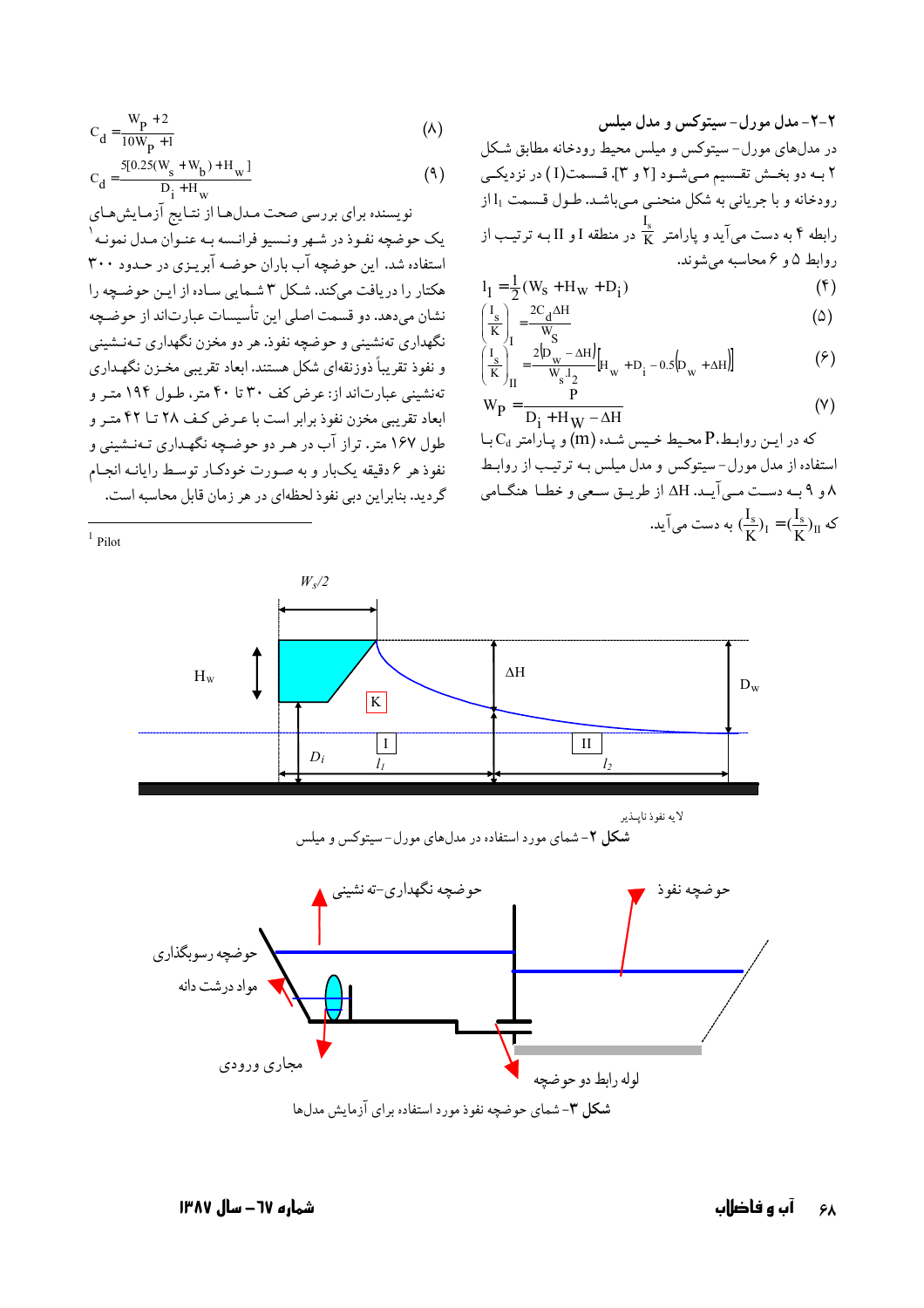۳-نتايج و بحث برای بررسی مدلها، دادههای نُه واقعـه بـارش در سـال ۱۹۹۵مـورد استفاده قرار گرفت و نتايج مدلها با نتـايج انـدازهگيـريهـا مقايـسه شد. با استفاده از دو معیار آماری اختلاف بین نتایج و اندازهگیریها به دست آمد. معیار اول مجذور مربعات اختلافات (E1)(رابطه ۱۰) که یک پارامتر بی بُعد است و معیار دوم میـانگین مجـذور مربعـات اختلافات(E2) (رابطه ١١) است. همچنین متوسط اختلافات برای نُه واقعه بارش نيز محاسبه شد.

$$
E_1 = \frac{\left[\sum (Q_{\text{mod}} - Q_{\text{mes}})^2\right]^{\frac{1}{2}}}{\sum Q_{\text{mes}}}
$$
 (1)

$$
E_2 = \frac{[\Sigma(Q_{\text{mod}} - Q_{\text{mes}})^2]^{\frac{1}{2}}}{N} \tag{11}
$$

شکلهای ۴ و ۵ مقایسه بین نتایج مدلها واندازهگیریها را برای دو واقعه نشان مي دهند. جدول ١ مجذور مربعات اختلافـات(E1) و میانگین مجذور مربعات اختلافات (E<sub>2</sub>) و جدول ۲ میانگین مقادیر به دست آمده برای نُه واقعه بارش را نشان میدهد. در مجموع بـرای تمام مدلها این اختلافات بسیار کم بود. تحقیق روی حساسیت مـدلهـا بـر پارامترهايــشان نــشان دادكـه مـدلهـاي دويـويي – فورشـهايمر ، ارنـست و مـيلس نـسبت بـه پارامترهـاي خـود كمتـر حساس مي باشند تا مدل مو رل – سيتوكس.

|  |  |  |  |  |  |  |  | جدول ۱- مجذور مربعات اختلافات(Eı) و میانگین مجذور مربعات اختلافات (k = 2 (2 ) بین مدلها و اندازه گیریه |  |  |
|--|--|--|--|--|--|--|--|--------------------------------------------------------------------------------------------------------|--|--|
|--|--|--|--|--|--|--|--|--------------------------------------------------------------------------------------------------------|--|--|

| روز بارش دوازده ژوئن ۱۹۹۵ |  |          |       |  |           |  |  |  |  |                                                                                                                                                                                                                                                                                                                                                                                                                                                                         |  |  |  |                  |
|---------------------------|--|----------|-------|--|-----------|--|--|--|--|-------------------------------------------------------------------------------------------------------------------------------------------------------------------------------------------------------------------------------------------------------------------------------------------------------------------------------------------------------------------------------------------------------------------------------------------------------------------------|--|--|--|------------------|
| 1990/8/12                 |  | 1990/F/9 |       |  | 1990/0/70 |  |  |  |  |                                                                                                                                                                                                                                                                                                                                                                                                                                                                         |  |  |  | مدل              |
| $E_2$                     |  | $E_2$    | $E_1$ |  |           |  |  |  |  | $E_2$ $E_1$ $E_2$ $E_1$ $E_2$ $E_1$ $E_2$ $E_1$ $E_2$ $E_1$ $E_2$ $E_1$ $E_2$ $E_1$                                                                                                                                                                                                                                                                                                                                                                                     |  |  |  |                  |
|                           |  |          |       |  |           |  |  |  |  | $\frac{1}{1} \left( \frac{1}{1} \right)^2 \left( \frac{1}{1} \right)^2 \left( \frac{1}{1} \right)^2 \left( \frac{1}{1} \right)^2 \left( \frac{1}{1} \right)^2 \left( \frac{1}{1} \right)^2 \left( \frac{1}{1} \right)^2 \left( \frac{1}{1} \right)^2 \left( \frac{1}{1} \right)^2 \left( \frac{1}{1} \right)^2 \left( \frac{1}{1} \right)^2 \left( \frac{1}{1} \right)^2 \left( \frac{1}{1} \right)^2 \left( \frac{1}{1} \right)^2 \left( \frac{1}{1} \right)^2 \left($ |  |  |  | دوپویي-فورشهايمر |
|                           |  |          |       |  |           |  |  |  |  | $\cdot$ /9 $\cdot$ /· $\cdot$ /۳ $\cdot$ /9 $\cdot$ /9 $\cdot$ /· $\cdot$ /A $\cdot$ /· ۵/۶ $\cdot$ /· ۲/۴ $\cdot$ /۱ $\cdot$ /۷ $\cdot$ /۱ $\cdot$ /۶ $\cdot$ /· $\cdot$ /9 $\cdot$ /·                                                                                                                                                                                                                                                                                 |  |  |  | ا, نست           |
|                           |  |          |       |  |           |  |  |  |  | $\cdot$ /9 $\cdot$ /0 $\cdot$ /0 $\cdot$ /7 $\cdot$ /9 $\cdot$ / $\cdot$ $\cdot$ / $\vee$ $\cdot$ / $\cdot$ $\triangle$ / $\circ$ $\wedge$ $\cdot$ $\vee$ $\cdot$ $\wedge$ $\cdot$ $\wedge$ $\cdot$ $\vee$ $\cdot$ $\wedge$ $\cdot$ $\cdot$ $\wedge$ $\cdot$ $\wedge$ $\cdot$ $\wedge$ $\cdot$ $\wedge$ $\cdot$ $\wedge$ $\cdot$ $\wedge$ $\cdot$ $\wedge$ $\$                                                                                                          |  |  |  | ميلس             |
|                           |  |          |       |  |           |  |  |  |  | $\gamma/\gamma$ $\gamma/\gamma$ $\gamma/\gamma$ $\gamma/\gamma$ $\gamma/\gamma$ $\gamma/\gamma$ $\gamma/\gamma$ $\gamma/\gamma$ $\gamma/\gamma$ $\gamma/\gamma$ $\gamma/\gamma$ $\gamma/\gamma$ $\gamma/\gamma$ $\gamma/\gamma$ $\gamma/\gamma$ $\gamma/\gamma$ $\gamma/\gamma$ $\gamma/\gamma$                                                                                                                                                                         |  |  |  | مورل-سيتوكس      |



شکل ۴-مقایسه هیدروگرافهای به دست آمده از اندازهگیری و مدلها در تاریخ ۱۷ فوریه ۱۹۹۵



شکل ۵- مقایسه هیدروگرافهای به دست آمده از اندازهگیری و مدلها در تاریخ دوازدهم می ۱۹۹۵